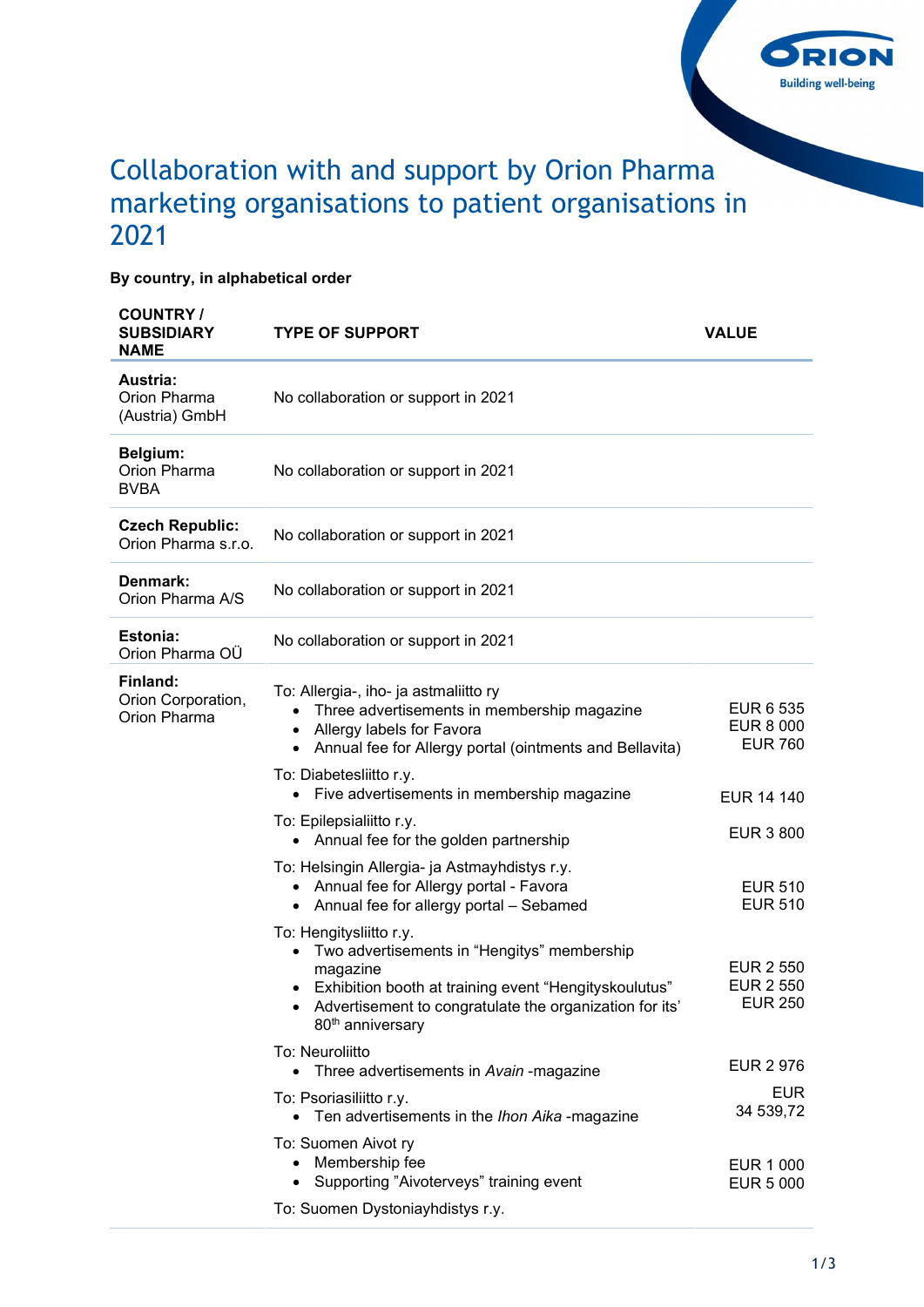

|                                                               | Advertisement in the membership magazine                                                                                                                         | <b>EUR 300</b>                     |
|---------------------------------------------------------------|------------------------------------------------------------------------------------------------------------------------------------------------------------------|------------------------------------|
|                                                               | To: Suomen Kilpirauhasliitto ry<br>• Four advertisement in the "Kilpi" magazine                                                                                  | <b>EUR 3 160</b>                   |
|                                                               | To: Suomen Kivuntutkimusyhdistys ry<br>• Advertisement in the "Kipuviesti" magazine                                                                              | EUR 1 050                          |
|                                                               | To: Suomen Nivelyhdistys r.y.<br>Membership fee<br>$\bullet$                                                                                                     | <b>EUR 700</b>                     |
|                                                               | To: Suomen Parkinson-liitto r.y.<br>• Advertisement in Hermolla - magazine<br>• Advertisement in training event                                                  | <b>EUR 2 000</b><br><b>EUR 500</b> |
|                                                               | To: Suomen Sjögrenliitto ry<br>• Two advertisements in membership magazine                                                                                       | <b>EUR 800</b>                     |
|                                                               | To: Turun Seudun Nivelyhdistys ry<br>Advertisement in Nivelposti membership magazine                                                                             | <b>EUR 1 200</b>                   |
| France:<br>Orion Pharma SA                                    | France Parkinson - Partnership for 2 events organized in<br>2021:                                                                                                | <b>EUR 5 000</b>                   |
|                                                               | « Le Grand Direct de France Parkinson » April 10th<br>$\bullet$<br>during the world Parkinson Day<br>« Les rencontres de France Parkinson » in Oct - Nov<br>2021 |                                    |
| Germany:<br>Orion Pharma<br>GmbH                              | No collaboration or support in 2021                                                                                                                              |                                    |
| Greece:<br>Orion Pharma<br>Farmakeftiki MEPE                  | No collaboration or support in 2021                                                                                                                              |                                    |
| Hungary:<br>Orion Pharma Kft.                                 | No collaboration or support in 2021                                                                                                                              |                                    |
| Ireland:<br>Orion Pharma<br>(Ireland) Ltd.                    | No collaboration or support in 2021                                                                                                                              |                                    |
| Italy:<br>Orion Pharma S.r.l.                                 | No collaboration or support in 2021                                                                                                                              |                                    |
| Kazakhstan:<br>Orion Pharma East<br>LLP                       | No collaboration or support in 2021                                                                                                                              |                                    |
| Latvia:<br>Orion Pharma<br>Latvia<br>Representative<br>Office | No collaboration or support in 2021                                                                                                                              |                                    |
| Lithuania:<br><b>UAB Orion Pharma</b>                         | No collaboration or support in 2021                                                                                                                              |                                    |
| Malaysia:<br>Orion Pharma (MY)<br>Sdn. Bhd                    | No collaboration or support in 2021                                                                                                                              |                                    |
| Norway:<br>Orion Pharma AS                                    | No collaboration or support in 2021                                                                                                                              |                                    |
| Poland:<br>Orion Pharma<br>Poland Sp. z.o.o.                  | No collaboration or support in 2021                                                                                                                              |                                    |